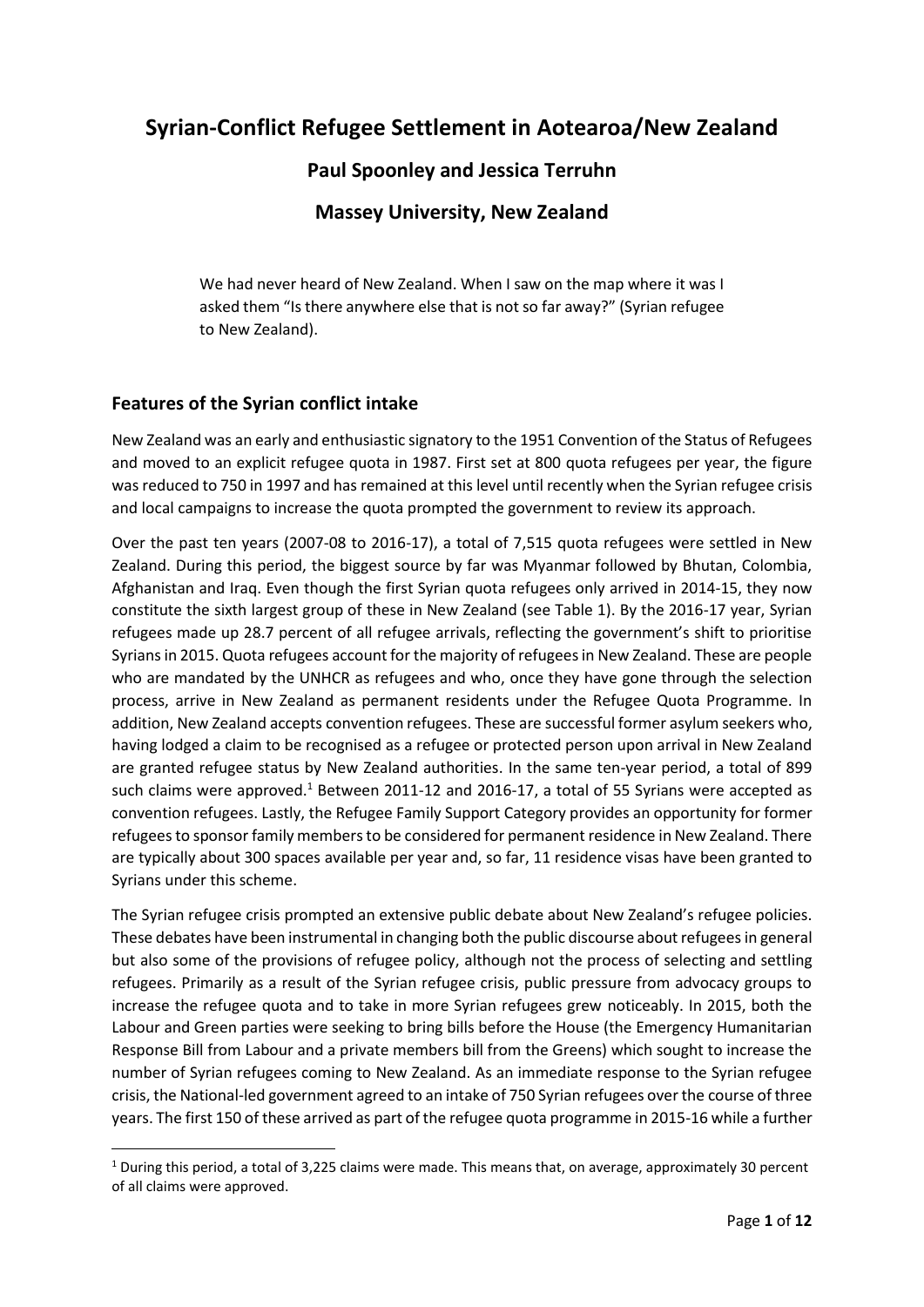600 are part of an emergency intake over and above the existing total refugee quota of 750. One hundred of these arrived in 2015-16 with the remaining 500 arriving in 2016-17 and 2017-18. The first of these 'special intake' Syrian refugee arrivals landed in January 2016; there were 82 and they had come from Lebanon. Even though there was public pressure from advocacy groups for more Syrian refugees to be brought to New Zealand sooner, the then Prime Minister, John Key, rejected these calls, saying "it was important to bring in the refugees at a pace New Zealand could handle to ensure settlement was successful" (*New Zealand Herald*, 7 September 2015). In addition, in 2016, the then government, led by the National Party, announced a permanent increase of the annual refugee quota intake from 750 to 1,000 to take effect in 2018. Since then, the recently elected Labour-led government has announced that it will double the current refugee quota to 1,500.

The Syrian refugees that have arrived in New Zealand so far had typically been living in Egypt, Jordan and Lebanon and were initially screened by the UNHCR according to specific criteria: credibility; settlement; security; immigration risk; and health. These vetting measures indicate a strong emphasis on whether the potential refugee is going to provide any security risks along with their potential of achieving positive settlement outcomes as defined by the New Zealand Government. Post-arrival, this emphasis is reflected in the New Zealand Refugee Resettlement Strategy. Adopted in 2013, this strategy outlines five goals for refugee settlement: self-sufficiency; participation; health and wellbeing; education; and housing (see Marlowe, Bartley and Hibtit, 2014, and below for more details).

|                | $07 -$<br>08             | 08-<br>09                | 09-<br>10                | $10-$<br>11              | $11-$<br>12              | $12 -$<br>13             | $13 -$<br>14             | $14-$<br>15 | $15 -$<br>16 | $16-$<br>17 | <b>Total</b> |
|----------------|--------------------------|--------------------------|--------------------------|--------------------------|--------------------------|--------------------------|--------------------------|-------------|--------------|-------------|--------------|
| <b>Myanmar</b> | 251                      | 152                      | 126                      | 230                      | 351                      | 271                      | 222                      | 159         | 217          | 187         | 2166         |
| <b>Bhutan</b>  | 75                       | 195                      | 176                      | 117                      | 89                       | 122                      | 91                       | 96          | 31           | 60          | 1052         |
| Colombia       | 29                       | 48                       | 71                       | 96                       | 42                       | 96                       | 124                      | 76          | 99           | 139         | 820          |
| Afghanistan    | 66                       | 29                       | 55                       | 5                        | 6                        | 26                       | 40                       | 157         | 143          | 123         | 650          |
| Iraq           | 90                       | 113                      | 36                       | $\overline{7}$           | 113                      | 128                      | 71                       | 44          | 19           | 23          | 644          |
| <b>Syria</b>   | $\overline{\phantom{a}}$ | $\overline{\phantom{a}}$ | $\overline{\phantom{a}}$ | $\overline{\phantom{a}}$ | $\overline{\phantom{a}}$ | $\overline{\phantom{a}}$ | $\overline{\phantom{a}}$ | 83          | 252          | 302         | 637          |
| <b>Total</b>   | 750                      | 700                      | 709                      | 527                      | 679                      | 751                      | 750                      | 756         | 876          | 1017        | 7515         |

**Table 1: Largest numbers of Quota Refugee Arrivals by Nationality, 2007-08 to 2016-17**

Source: Refugee and Protection Unit, NZI, November 2017

#### **Responses by the authorities upon arrival**

1

On arrival in New Zealand, all quota refugees (including those from Syria) are processed at the Mangere Refugee Resettlement Centre (MRRC).<sup>2</sup> The MRRC provides a six-week long residential assessment and support programme that includes a wide variety of activities and information

 $<sup>2</sup>$  This programme is not open to convention refugees and those arriving under the family support scheme</sup> (Mahony et al. 2017).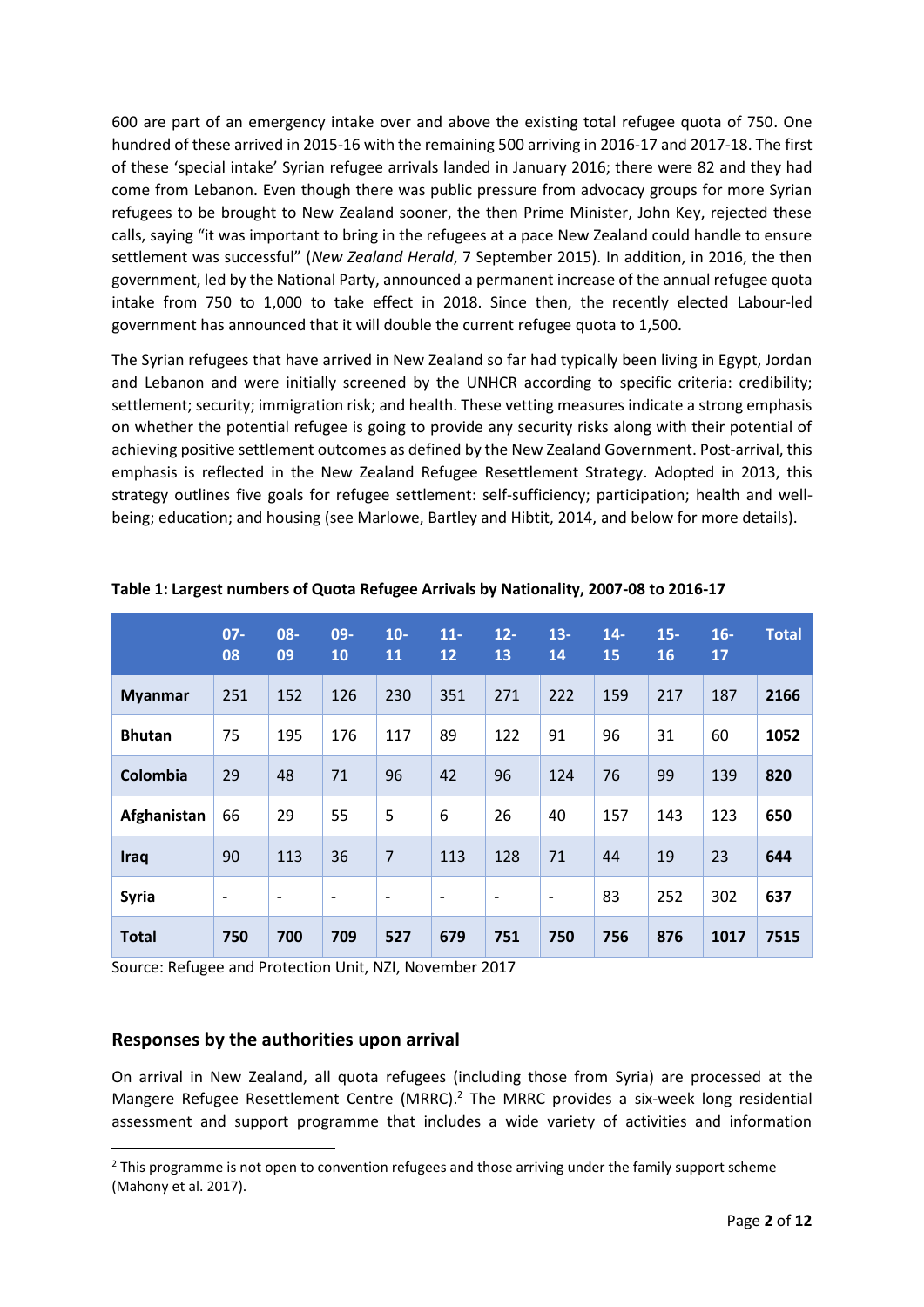designed to prepare the refugees for life in New Zealand. The activities at the Centre aim to build basic social and coping skills required for settlement, and to convey the expectations of key agencies and groups such as employers, teachers, the police and health professionals. As part of this orientation, refugees will hear presentations from Immigration New Zealand, the Red Cross, refugee charities, the New Zealand Police, as well as health and social agencies. They will learn everything from how to get a tax account/number through to how to access health services and education. They will also learn about New Zealand customs, from how to hongi – touch noses as part of a Māori greeting – to what they might expect in terms of food or behaviour in a New Zealand home. The period at the Mangere Refugee Resettlement Centre ends with a "graduation" event before the refugees are transferred to the cities and towns that have been selected for them as settlement locations.

### **Response by NGOs, and religious and community organisations**

Once arrived at their settlement location, the former refugees are now aided by the Red Cross with the help of other community and religious agencies, as well as any members of the former refugee community who are already there. The primary provider for refugees is the Red Cross which has 120 staff and a large group of 800 volunteers. Each family or individual will be allocated a Red Cross volunteer who will help liaise between the refugees and key agencies as they settle in. Housing will be arranged, either public housing from Housing New Zealand or a private rental. In addition to the key role played by the Red Cross, a range of other social, governmental and community agencies will also play a role in helping the Syrian refugees to settle, from English Language Partners (who provide English language acquisition) through to religious communities providing friendship and seeking to expand the local networks for the refugees, through to organisations like the Citizens Advice Bureau. While government agencies play a key role in providing benefits and housing, there is typically a range of voluntary and community agencies that contribute significantly to refugee settlement.

While research evidence for recent years is limited, there has been work on settlement outcomes for earlier (and non-Syrian) refugee arrivals (see Ministry of Business, Innovation and Employment, 2015, as an example). This available research indicates relatively positive outcomes: while six months after arrival, three-quarters of refugees are reliant on government-provided benefits, this drops to 27 percent after five years in New Zealand. Refugee children in the compulsory New Zealand education system achieve better NCEA (the national exam) results than their peers while labour market engagement (those receiving a salary or wage) rises from 13 percent in the first year to 30 percent at the end of year 2 (see MBIE, 2015: 28). Not all research on settlement outcomes is so positive. Changemakers Refugee Forum (2012) and O'Donovan and Sheikh (2014), for instance, note that former refugees are significantly overrepresented in unemployment statistics and that former refugees face a number of barriers to securing "meaningful" employment, that is "employment that is adequately remunerated and commensurate with a person's skills and qualifications" (O'Donovan and Sheikh, 2014: 82).

#### As Mortensen (2008: 4) notes:

Compared to other new migrants, refugee groups demonstrate a unique set of health and psychological needs as a result of both pre- and post-migration experiences. New Zealand studies indicate that the refugees experience a relatively high rate of both physical and mental health problems on arrival… The psychological impacts of pre-migration experiences and postmigration experiences of unemployment, discrimination and a lack of family and social support act as significant long-term barriers to social and economic integration.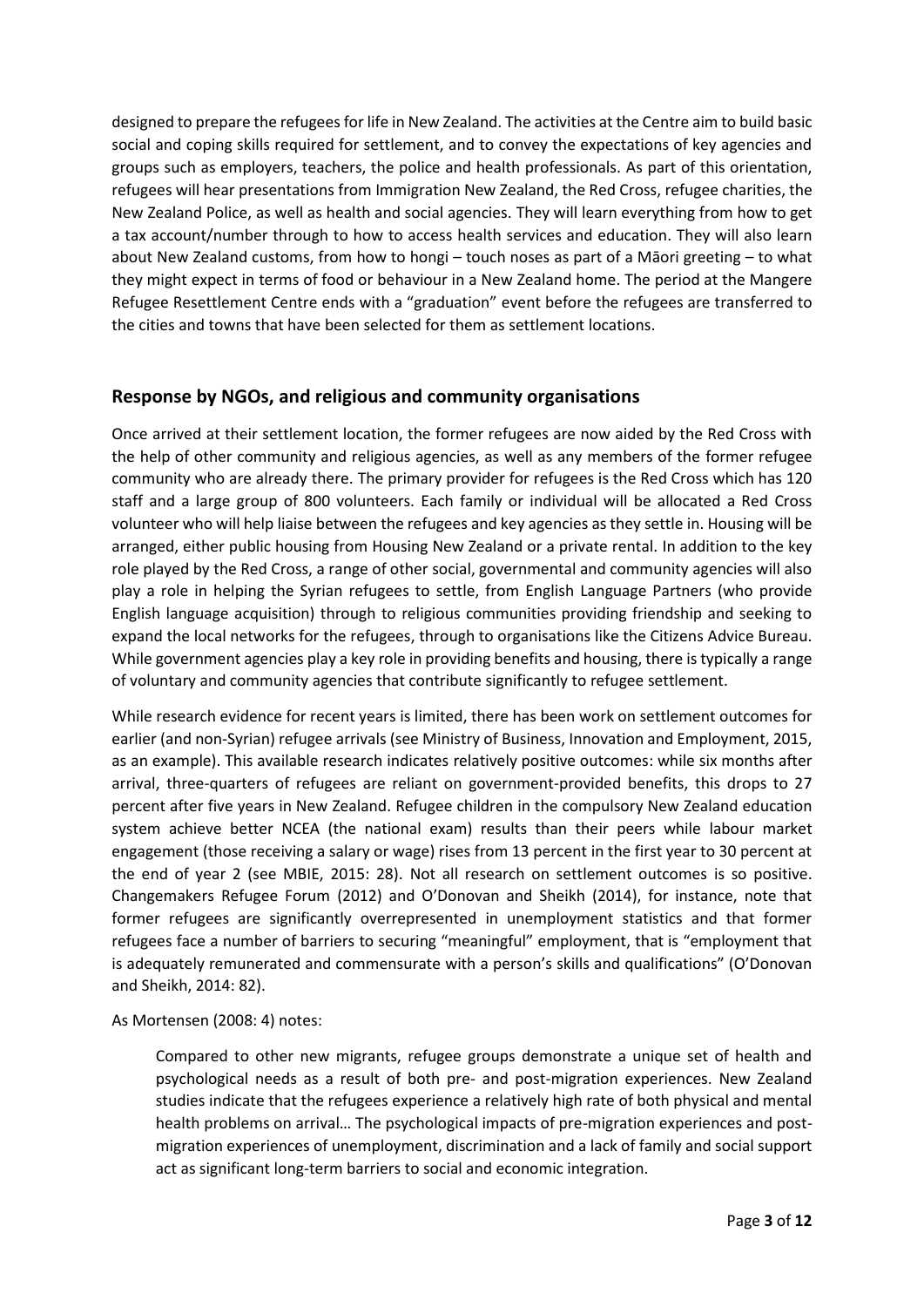In this context, it is the partnership between the provision of services and income by the government combined with the more personalised and social help provided by community organisations and NGOs which is critical to successful settlement outcomes.

### **Public and political discourses**

Public debates about refugees and asylum seekers in the first decade of the twenty-first century were dominated by local and international concerns of security and terrorism. Local debates were influenced by two high profile issues: Ahmed Zaoui and the Tampa refugees. Zaoui was an asylum seeker from Algeria who arrived at Auckland Airport in 2002 and for the next five to six years, his case – specifically, whether he presented a security risk – was discussed widely. The relevant agencies and the government deemed him to be a risk but there was strong public and lobby group support for him, and eventually the latter prevailed. In the second case, the same government offered to take in a group of 37 Afghani asylum seekers who had been rescued by the Norwegian boat MV Tampa in the Indian Ocean. Denied the right to land these asylum seekers in Australia, the "Tampa boys" (they were all male and relatively young) were taken in by New Zealand and came to be a success story in terms of settlement and acceptance. Both cases highlighted the at times ambiguous approach of the New Zealand Government and mixed views of New Zealand communities.

In the second decade of the twenty-first century, it was quota refugees, specifically Syrians, who were to dominate public debate and media interest. ChangeMakers Refugee Forum, a Wellington-based NGO that represents communities of people with refugee background significantly contributed to an understanding of refugee issues more broadly. The public debate about refugees in general but with a particular focus on Syrian refugees began to gain momentum from June 2013 with a lobby group, "Doing Our Bit", campaigning for a doubling of the refugee quota (see Stephens, 2017). "Doing Our Bit" campaigned for an increase in the refugee quota during the General Election in 2014. The Labour Party, along with the Green Party and United Future, announced they would increase the quota from 750 to 1000 (Stephens, 2017: 13). In 2015, the Equal Justice Project, involving law students from the University of Auckland, was established. They provided commentaries on New Zealand's approach and obligations towards refugees and argued for a more lenient and humanitarian approach. In addition to providing a series of commentaries about refugees and asylum seekers in general, they were particularly critical of the government's approach towards Syrian refugees and asylum seekers. A 2015 opinion piece ("New Zealand's Questionable Commitment to Refugee Resettlement", Equal Justice Project) urged the New Zealand government to do more to host refugees, especially given the pressures that were the result of conflict in Syria.

Right now what is needed is an urgent action to provide refugees and asylum seekers a place that will welcome them and guarantee their safety. The impact on our resettlement programme can be worked out as we go, but it is not a good enough excuse to deny more refugees entry to our country…Increasing our quota would be a good start to showing the world that we are willing to pull our weight (Equal Justice Project, 2015).

In February 2015, Amnesty International and Action Station argued for the quota to be doubled, and along with activist groups Doing Our Bit and #WagePeace, advocated for "one-off emergency intake of Syrians above the quota" (Stephens, 2017: 13). The following year, they were joined by "Kiwis On Board" who appealed for a doubling of the numbers. In early 2016, the Anglican Church also called on the government to increase the refugee quota. In May 2016, the then leader of the Labour Party, Andrew Little, added to this debate by agreeing that the refugee numbers should be doubled after he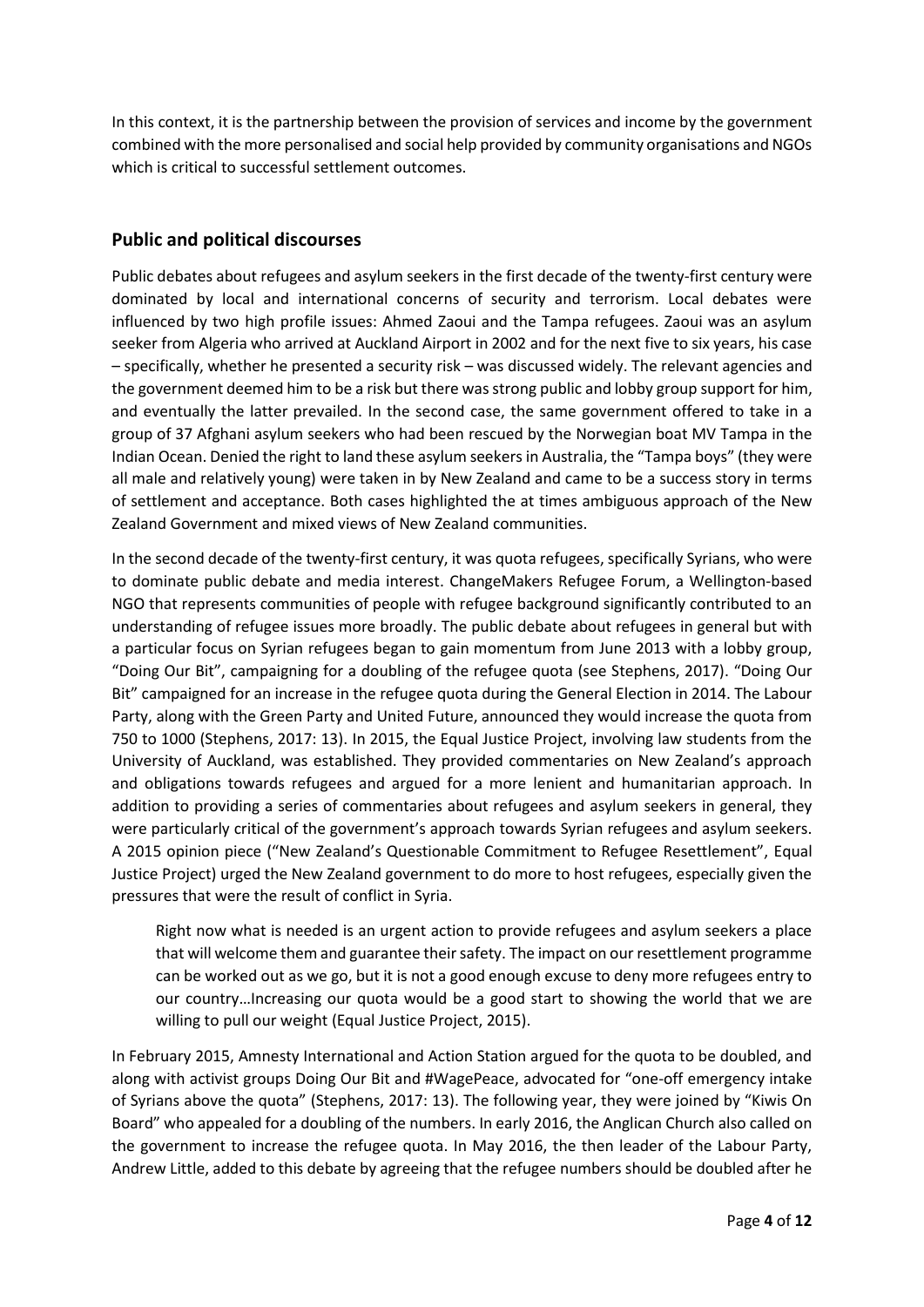visited the Zantori Refugee Camp. And in 2016, a petition to double the quota with 20,000 signatures was collected by Action Station, Doing Our Bit and Avaaz.

As the Syrian crisis became a public concern, a number of agencies sought to attract public donations, primarily to help Syrians both in Syria and Syrian refugees in camps in surrounding countries. These included Oxfam, World Vision, Amnesty International and Caritas. These appeals helped sensitise and publicise the plight faced by Syrians. It was underlined by the many groups that operate in New Zealand who have an interest in refugee settlement and support, including the Auckland Refugee Community Coalition, Christchurch Resettlement Services, Refugee Council of New Zealand, Hamilton Refugee Forum, ChangeMakers Refugee Forum (Wellington), and the Canterbury Refugee Council (amongst others).

The issue of Syrian refugees became increasingly politicised as these public interest groups began to influence public and political discourse. This reached a peak during the 2017 General Election campaign when some of the campaigning political parties made an increase in the number of refugees generally, and Syrian refugees in particular, a key talking and policy point. By June 2017 (the voters went to the polls in September), the Green Party had announced their policy to double the new refugee quota target of 1,000 to 2,000 immediately on being elected to government, and then to double that again to 4,000 within six years. The co-leader of the party, James Shaw, commented:

As a percentage it's a big increase, but as an actual number it's not. We knew that when the Syrian crisis really hit the headlines last year, there was a huge outpouring across New Zealand to help (*Dominion Post*, 20 June 2017).

The cost was estimated to be an additional \$NZ66 million and it would then cost \$NZ350 million annually once the suggested 4,000 refugees arrived. The Greens were highly critical of the then National-led government, arguing that it was "falling short of its responsibilities in the Middle East refugee crisis" (*Dominion Post*, 20 June 2017).

Three months from the General Election date, the political parties had all developed policy positions on refugees. The National Party stood by the decision that they had made in government, and were going to keep the number at 1,000 although they did indicate that they might raise this number if a community sponsorship programme was successful. The Prime Minister, Bill English, added that the government was "not committing to 'a big shift' in the number of refugees arriving" (*New Zealand Herald*, 20 June 2017). The Labour Party argued for an increase in the annual number to 1,500 while the Māori Party and ACT were both prepared to increase the annual quota, the first adding that there should be an emergency intake of 500 while ACT wanted the numbers to increase in line with GDP growth. NZ First, which continues to adopt a nativist and critical approach to immigration generally, supported the quota of 1,000 but only if immigration arrivals were cut and if there was appropriate security scrutiny. What was interesting was the intervention in July 2017 of four former Prime Ministers – Jim Bolger (National), Geoffrey Palmer (Labour), Helen Clark (Labour) and Mike Moore (Labour) – who urged the government to boost the number of refugees and to increase the quota. It was an unusual move and a very public statement about the need for leadership as a response to the Syrian refugee crisis.

Public discourse, particularly mainstream media coverage, has been relatively positive. A 2017 *New Zealand Herald* article (C. Miller, "A Long Voyage: Refugees Arrive Home in Aotearoa") is a fairly typical example of portraying the post-arrival lives of former refugees (see also *Newshub*, "What Happens When You Arrive as a Refugee in New Zealand"). These articles focused on the largely positive outcomes experienced by refugees. An Iraqi family and a Syrian refugee were profiled. The Syrian,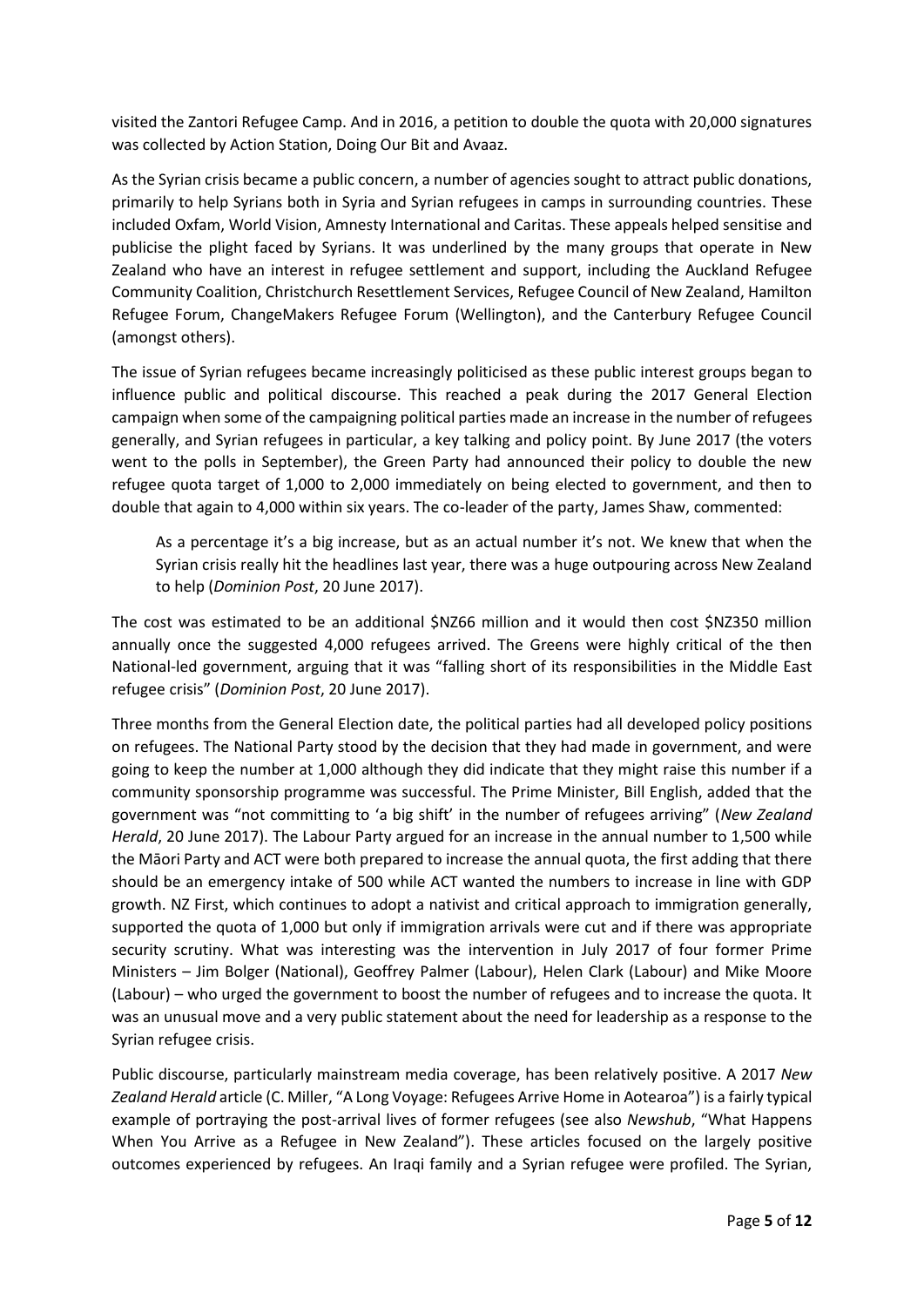Ludy Chakto, fled with her family to Iraq before returning briefly to Syria in 2013 and then they were relocated to New Zealand in 2015. Chakto works at the refugee resettlement centre. The tenor and commentary is positive, and focuses on how refugees successfully relocate and settle in New Zealand. For instance, an Official Information Act request showed that refugees moved quickly to achieve independence so that only 27 percent required benefits five years after arrival. The *Stuff* website and several papers ran a series of articles on Syrian refugees in 2015 and 2016. In June 2016, under the headline "Resettled Syrian Refugees Talk of Life Half a World Away from their Homeland", *Stuff* provided a lengthy commentary which discussed the experiences of Syrian refugees, both prior to the arrival in New Zealand and what had happened post-arrival. Comments such as the following were included:

They told us that there are laws in New Zealand to protect its citizens. They said refugees are accepted and supported here. They said there was respect for different cultures. So we said "we will come".

Life here is just what was promised – peaceful, safe quiet. Almost too quiet…

Notably, there is no critical commentary, of either the refugees themselves or their experiences in New Zealand, nor of local refugee policies. The article ends with a small fact section on the war in Syria, the plight of Syrian refugees globally and resettlement in New Zealand. When the same Syrian refugees were re-interviewed later (Manson, "What a Difference a Year Makes for Syrians Families Resettled in Wellington", January 2017), the focus was again on what they had left – and what had happened to them post-arrival in New Zealand. As before, the tone was positive and highlighted achievements, such as the son in one family winning a major school prize.

When we hear news of Syria it is never good news. Now we focus on our lives here. We have to look to the future and forget about the past (Manson, 2017).

If the public media commentary was largely positive, the same could not be said for some of the online commentary which tended to veer from comments critical of the government (both in relation to not doing enough for Syrian refugees – see McClure, 2017 – to those who were critical of any move to increase numbers), through to racist and Islamophobic commentaries. While it is not always clear whether online comments come from New Zealand communities or are inserts from overseas groups or retweeted comments from internationally active anti-refugee/Muslim/Middle Eastern groups or individuals, the New Zealand National Front, for example, argued in late 2015 that New Zealand was not safe with the arrival of Syrian refugees.

## **Settlement location**

At one point, the government's post-arrival strategy was to disperse refugees around New Zealand, and to invite local community and religious groups to help them settle. Currently there are six constant settlement locations: Auckland; Hamilton in the Waikato region; Palmerston North and Feilding in the Manawatu region; Wellington; Nelson; and Dunedin in the Otago region of New Zealand. In order to establish where refugees will live, a settlement location plan is made. This plan considers "the availability of trained volunteer support workers, potential work opportunities, housing, mental and other health services, ESOL tuition and links to existing refugee communities, as well as any special needs" (Department of Labour, 2008: 97).

There is an apparent grouping of refugees in these six places which reflects the government's stance that the co-location of refugees from the same community helps with settlement. For instance, 95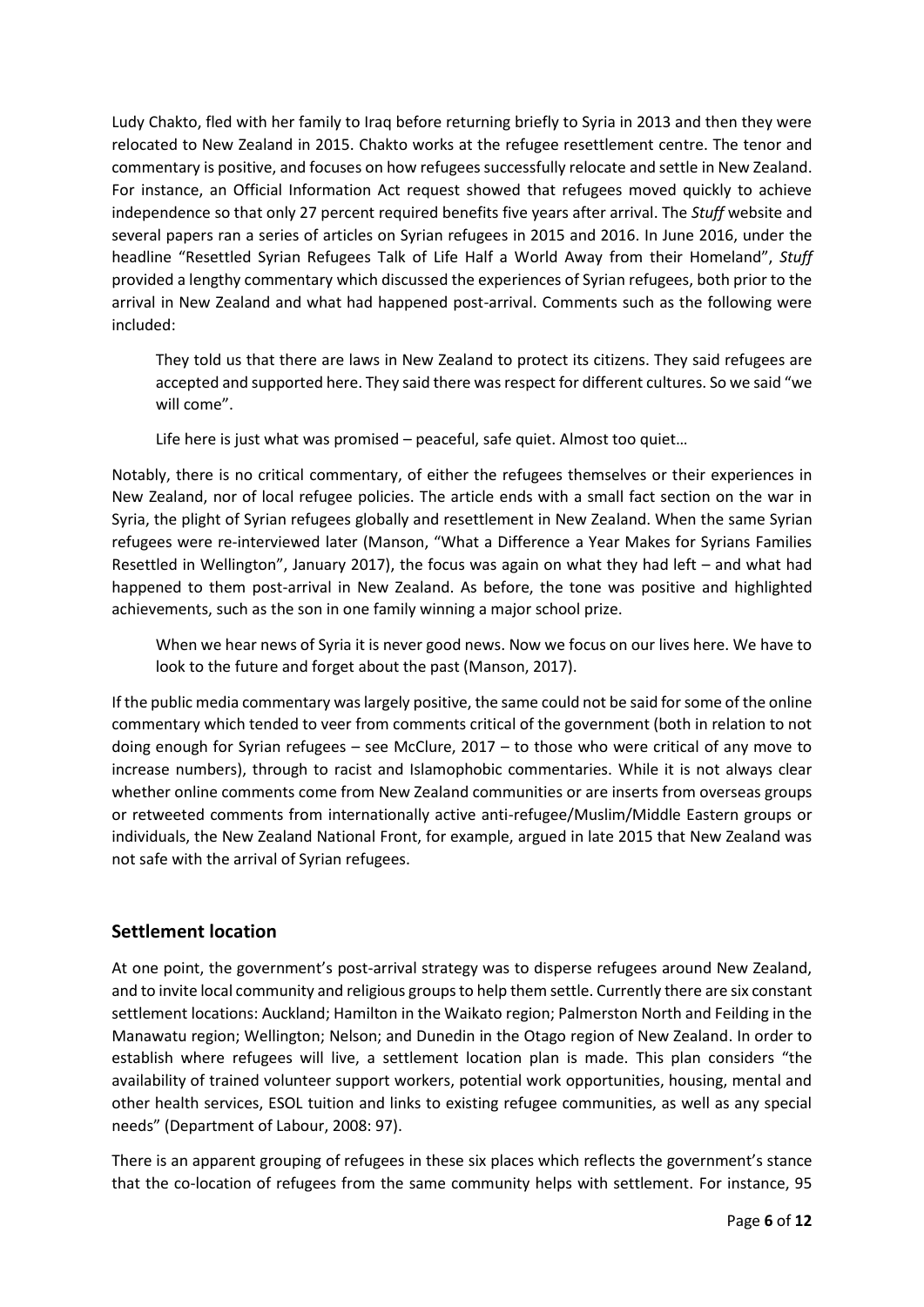percent of the 637 Syrian quota refugees who have arrived since 2015-16 have been settled in just two cities: Wellington and Dunedin. These have taken in 334 and 274 Syrian refugees respectively. In both cities, the numbers are now sizable and have been added to as new waves of Syrians arrive. Wellington is a long-established settlement location which has received close to 2,000 refugees over the ten-year period from 2007-08 to 2016-17, including large numbers of refugees from Myanmar, Colombia and Iraq and smaller numbers of refugees of other nationalities. Already, Syrians constitute the third biggest intake in Wellington. By contrast, Dunedin is a new refugee settlement location which began to receive quota refugees in 2015/16.<sup>3</sup> Its population of former refugees consists almost entirely of Syrians (96%). Dunedin was added as a sixth location as a direct response to the increase in quota refugees from the Syrian-conflict intake.

# **Post-arrival programs and policies**

**.** 

In 2013, the New Zealand government adopted the New Zealand Refugee Resettlement Strategy to guide post-arrival service provision for refugees with a view to achieving positive settlement outcomes. As briefly outlined before, "successful" settlement is measured in terms of the following aspects:

- Self-sufficiency all working-age refugees are in paid work or are supported by a family member in paid work.
- Housing refugees live in safe, secure, healthy and affordable homes without needing government housing help.
- Education refugees have English language skills that help them participate in education and daily life.
- Health refugees and their families enjoy healthy, safe and independent lives.
- Participation refugees actively participate in New Zealand life and have a strong sense of belonging here.

Progress is measured against "success indicators" for each outcome, such asincreasing levels of labour market participation and decreasing levels of receiving Work and Income benefits over time; decreasing levels of reliance on housing subsidies over time; increasing levels of children achieving NCEA Level 2; increasing levels of immunisations for children, use of GPs, and access to mental health services; and improved English language proficiency of adult refugees (Immigration New Zealand 2013).

The New Zealand government recognises that achieving positive settlement outcomes relies on crossagency partnerships and the involvement of a range of communities and their organisations in settlement locations. As permanent residents, all quota refugee arrivals are eligible for government benefits and services open to all permanent residents, including access to affordable housing, Work and Income benefits, public health services and free primary and secondary education. But quota refugees also have access to additional services.

These additional services for quota refugees are available for 12 months. The Red Cross Pathways to Settlement Programme consists of 12 months' support with settling in. Volunteers, as well as social and case workers provide essential support, from setting up homes, assisting newly arrived refugees with finding their way around town and institutions, providing driver training to enable refugees to obtain a drivers licence, as well as addressing other needs, such as trauma. The Red Cross Pathways

<sup>&</sup>lt;sup>3</sup> Dunedin previously resettled Vietnamese and Cambodian refugees in the 1980s and early 1990s.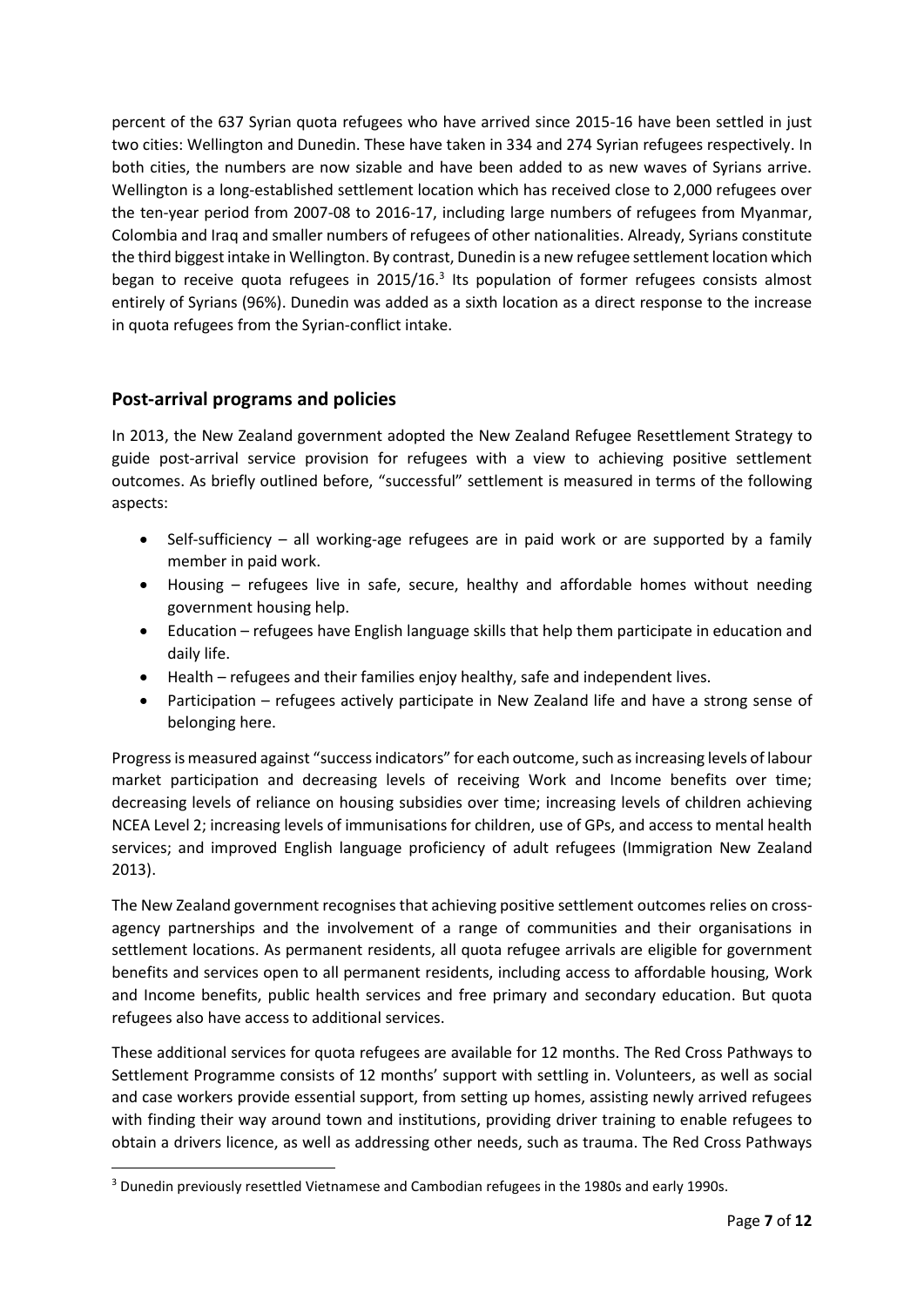to Employment Programme is available for former refugees who receive a Work and Income benefit. It is designed to assist former refugees to prepare for the job market and to connect them to potential employers. NGOs such as ChangeMakers Refugee Forum (2018) in Wellington also offer programmes to empower former refugees. One example of this is their programme Turning the Curve which assists women of refugee background to obtain a drivers licence.

Research on refugee settlement indicates that one major challenge is English language acquisition. This is begun at Mangere but other agencies such as English Language Partners continue this in settlement destinations around New Zealand. This effort was undermined by major budget cuts by an incoming National Government almost a decade ago which took \$NZ 69 million out of the adult and community education budget. This had a significant impact on the provision of English language services throughout New Zealand. For example, many of the English classes offered by secondary high school extension education programmes evaporated as extension, adult and community education retrenched.

These refugee policies and programmes are now accompanied by an initiative that Immigration New Zealand developed in 2017, and in which it partners with the Office of Ethnic Communities, the Human Rights Commission and local councils. Called "Welcoming Communities", the intent is to encourage local communities to play an active role in welcoming both immigrants and refugees. It stresses the importance of: inclusive leadership; welcoming communications; equitable access (especially to council facilities); safe, connected and inclusive communities; economic development (education and employment); civic leadership (participation and engagement; welcoming public spaces; and culture and identity.

As part of approaching integration as a two-way process that involves the host community, New Zealand Immigration produced a short report on Syrian refugees in 2017 which provided a background on the Syrian conflict, what generated so many refugees, and New Zealand'sresponse. It also provided advice to New Zealanders about interacting with Syrians in day-to-day life (e.g., "Women with a head cover (hijab) are seen regularly. Some shake hands with men, others will not.").

## **New Zealand's approach to receiving and settling refugees – Theoretical reflections**

Debate about refugee policy in New Zealand covers three key areas: the extent of the refugee intake, the current refugee resettlement strategy and its stated goals, and the inequitable treatment of quota refugees and convention refugees.

New Zealand's approach to refugees is underpinned by a human rights framework that stipulates responsibilities for protection of vulnerable populations and the government has the responsibility to meet its obligations as signatories to international treaties. In this context, many commentators have criticised that the refugee quota of 750 has remained stagnant since its inception whilst the population has increased by over 40 percent and the country's GDP has doubled (Stephens, 2017: 43). According to data provided by Amnesty International (no date), New Zealand ranks  $90<sup>th</sup>$  per capita, and  $116<sup>th</sup>$ when considering GDP, in an international comparison of refugee settlement.

In addition, commentators have drawn attention to the New Zealand government's approach to selecting refugees. Stephens (2017: 44) argues that "without the recent public interest in refugees, policymakers have picked refugees who they think will settle best rather than focusing on the most vulnerable." It can be argued that the Syrian refugee crisis has in many ways catalysed debate about vulnerability and the responsibility of New Zealand to offer protection, suggesting a geo-political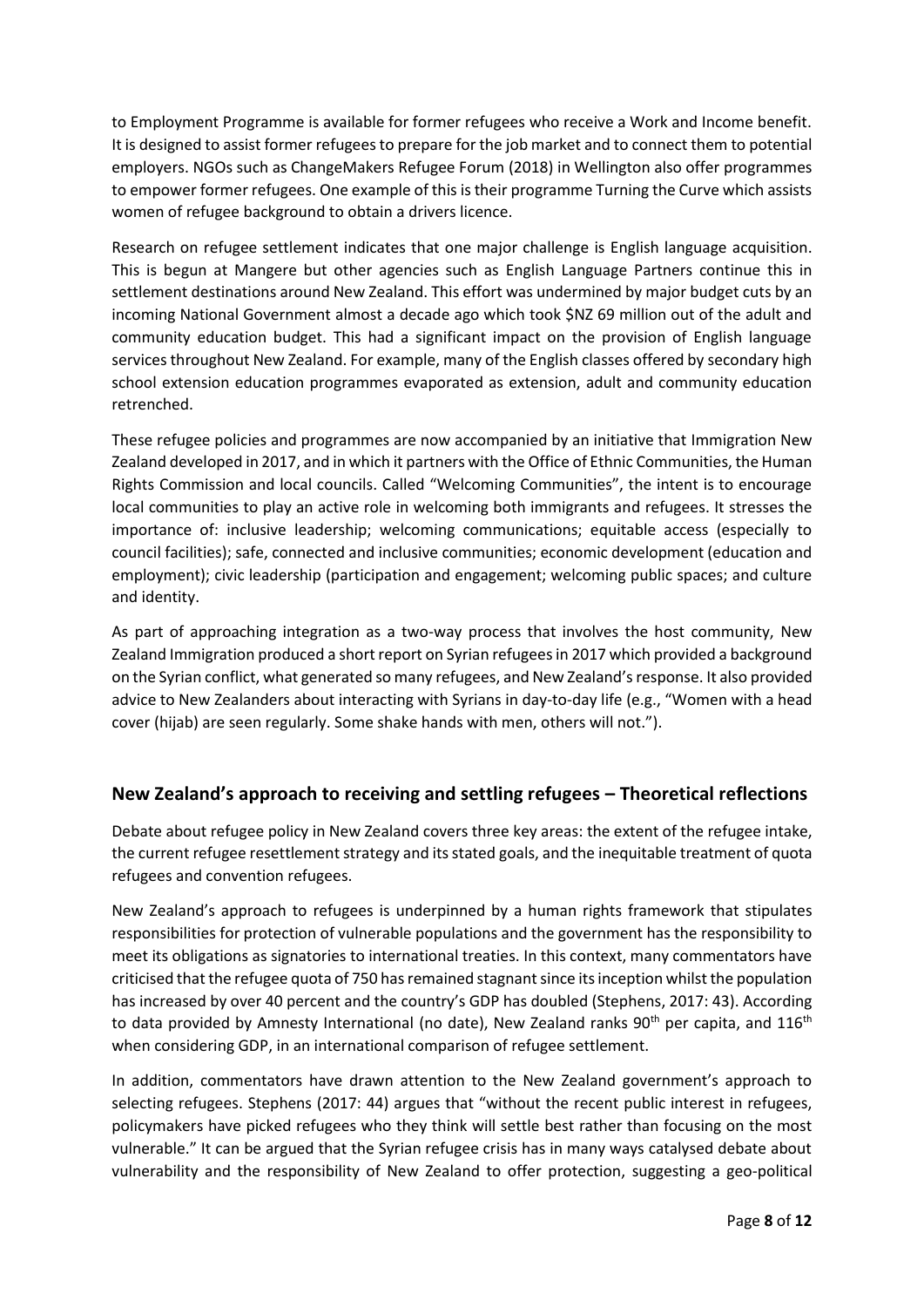sensitivity to the plight faced by Syrians within Syria and the size of the forced migration flows. This parallels debates elsewhere. For instance, in the context of Australian political and policy debates about Syrian refugees Hewson (2015) asks: What do we stand for as a nation? How do we see ourselves? How do we want others to see us globally?

Drawing on the work of Chantal Mouffe, Stephens (2017) advocates for a democratic framework that seeks to underpin a rights framework. The intent is to argue that a rights-based approach that relies on the "judiciary, law and moral suasion" needs to be supplemented by "advocacy organisations, media and public representatives [who] participate in the messy and antagonistic public sphere" (Stephens, 2017: 15). The author was instrumental in turning the advocacy group, Doing Our Bit, into a charitable trust in 2015.

Secondly, conceptual and theoretical debate is concerned with the processes of settling refugees. The goal of "successful integration" is central to the New Zealand Refugee Resettlement Strategy (see outcomes and success indicators above). Whilst there is consensus that such a strategy is necessary, its stated goals have been subject to critique. Some argue that the strategy is largely "aspirational" (Mahony, Marlowe, Humpage and Baird, 2017; Marlowe, Bartley and Hibtit, 2014). Being firmly focused on outcomes that are primarily measured as a decreased dependency on the state, the strategy displaystoo little regard for opportunity structures and resourcing to achieve these outcomes. Indeed, some refugee communities have argued that support exceeding the first 12 months is necessary to enable successful settlement (Radio New Zealand, 2017). In this context, a second shortcoming has been identified in the strategy's preference for "quick" outcomes at the expense of considering the dynamic complexities in which a host of factors, such as family structure, age, gender, and parental human capital shape acculturation trajectories (see Pepworth and Nash, 2009 for a discussion of complex factors pertaining to refugee settlement). Drawing on Portes' work on segmented assimilation, Marlowe et al. (2014) argue that selective acculturation is rarely achieved quickly but may be more productive. Overall, there is also a greater need to consider "modes of incorporation," including public discourses, access to social services, and other related social policies affecting the post-arrival experiences of former refugees.

The concern with barriers to settlement was echoed by a special edition of *Kōtuitui* (New Zealand Journal of Social Sciences Online) in 2014. Contributions highlighted employment outcomes (Donovan and Sheikh, 2014), mental health issues (Choummanivong, Poole and Cooper, 2014), and the lack of access to information or services as barriers to settlement (Bloom and Udahemuka, 2014). One crucial concept is social capital, both bonding and bridging. The co-location of refugees is generally regarded as a useful strategy that enables strong co-ethnic ties. Moreover, "community organisation formation reinforces refugee identity and makes community members feel safe, which are essential considerations for social bonding to occur" (Elliot and Yusuf, 2014: 108).

Lastly, a number of researchers have drawn attention to the differential approaches for quota refugees and convention refugees. In contrast to many other countries where often heated debates about asylum seekers have taken centre stage in discussions of the Syrian refugee crisis, in New Zealand, these debates are largely absent in public and media discourse. Not least this is due to the small numbers of asylum seeker claims made each year. Bogen and Marlowe (2017: 109) note that "the lack of a critical debate on asylum does suggest a culture of indifference to asylum seekers." Stephens (2017: 44) argues that using the Quota Refugee Programme as the main gateway to New Zealand, "normalises a system that requires refugees to wait for places that are far fewer than the number required."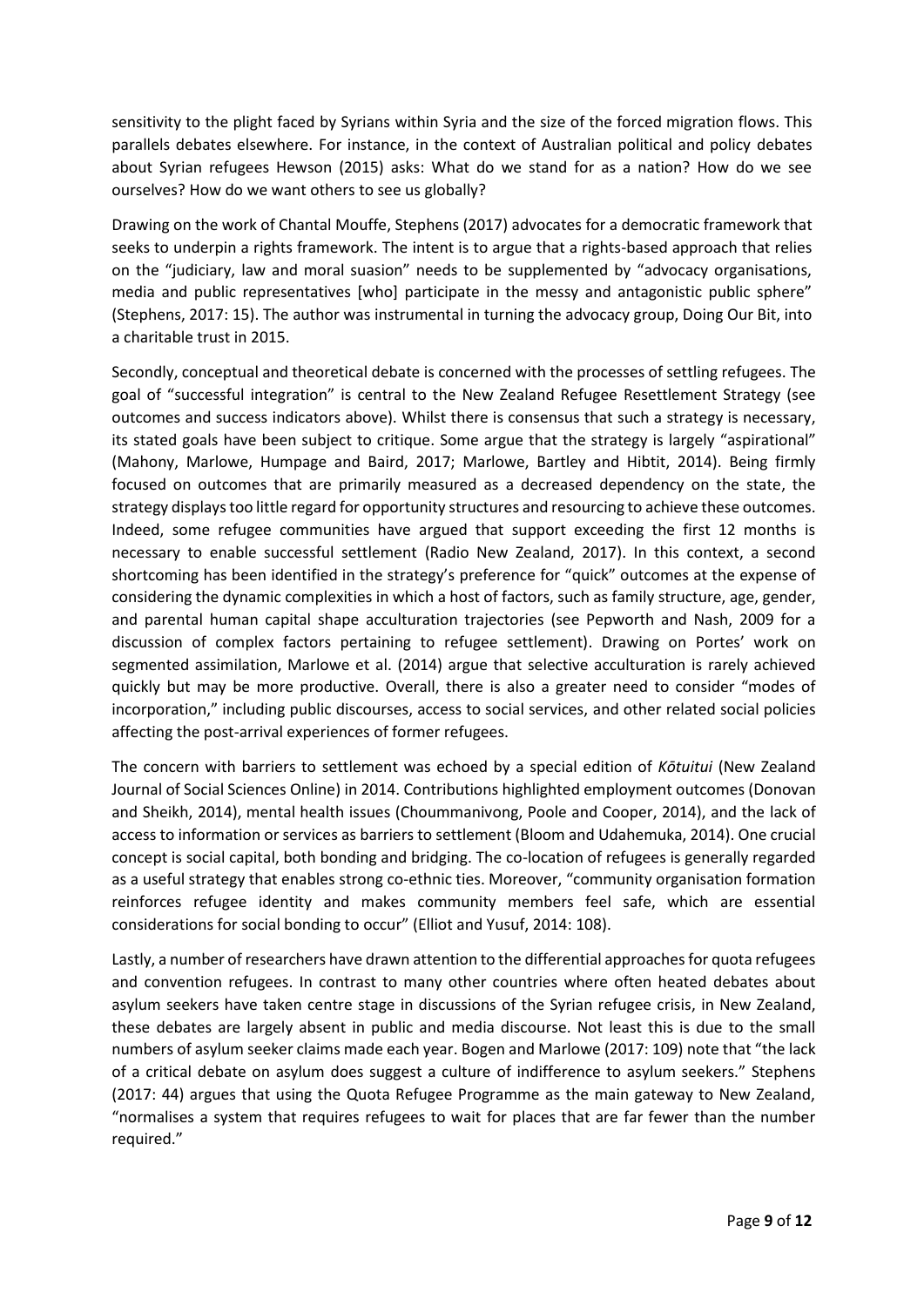The discrepancies do not end with the intake. Post-arrival, the provisions that are designed to enable successful integration are currently only available to quota refugees (see Bloom and O'Donovan 2013; Mahony et al 2017; and Marlow et al 2014). Most importantly, convention refugees are not automatically granted permanent residency which, in turn, means that they are not immediately eligible to access social housing, education, and health services. Convention refugees also do not have the same access to pathways to family reunification that quota refugees have. Whilst this does not greatly affect Syrian refugees – who by and large arrive under the Quota Refugee Programme – this discrepancy needs to be noted in terms of its wider implications. As Mahony et al. (2017) contend, due to these inequities the Refugee Resettlement Strategy effectively discriminates against convention refugees.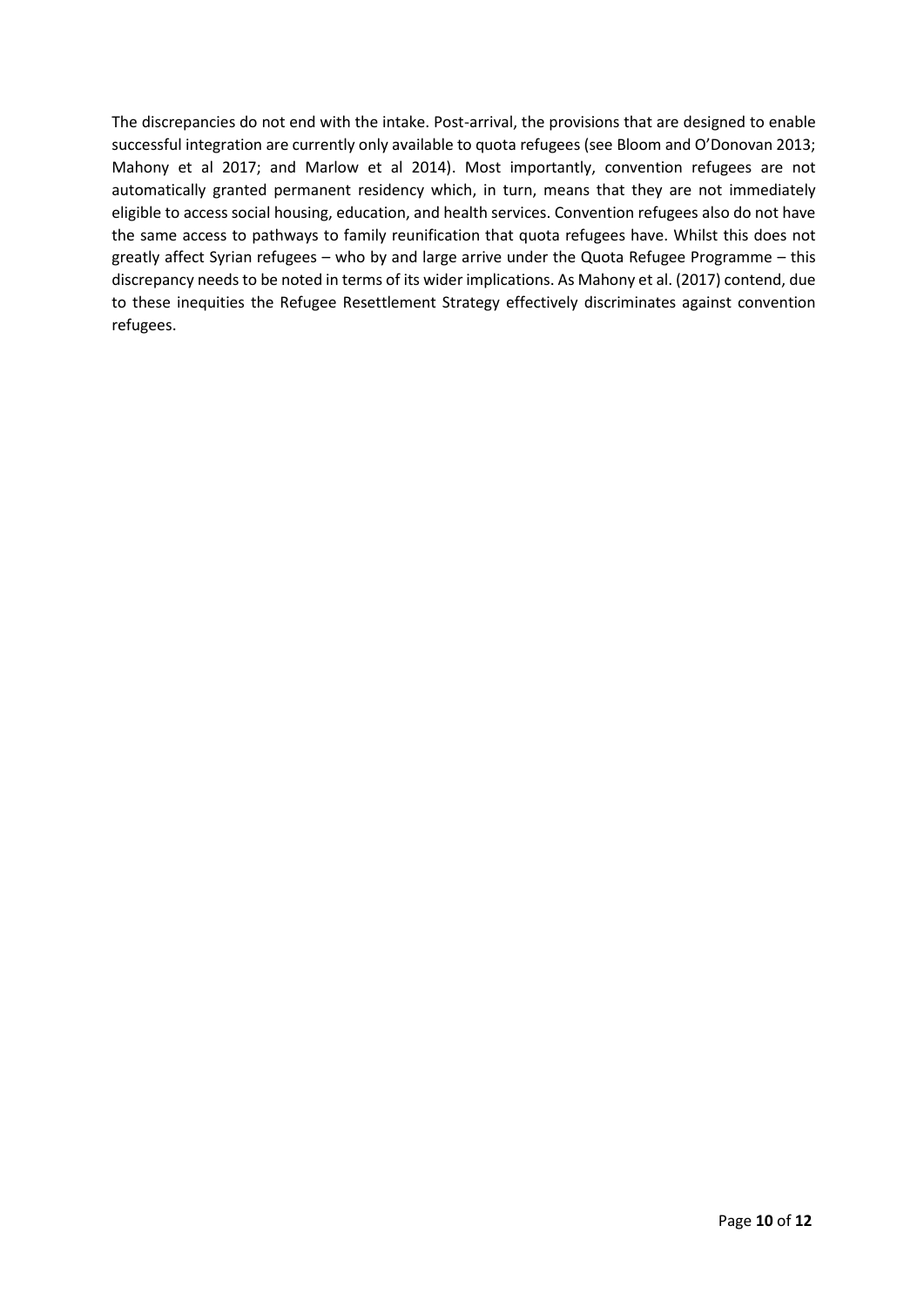### **Bibliography**

- Amnesty International (no date). It's Time for New Zealand to Double the Quota. [https://www.amnesty.org.nz/sites/default/files/Double%20the%20quota%20fact%20sheet\\_0.](https://www.amnesty.org.nz/sites/default/files/Double%20the%20quota%20fact%20sheet_0.pdf) [pdf](https://www.amnesty.org.nz/sites/default/files/Double%20the%20quota%20fact%20sheet_0.pdf) (accessed 26 February 2018).
- Beaglehole, A. (2013). *Refugee New Zealand. A Nation's Response to Refugees and Asylum Seekers*. Wellington: Otago University Press.
- Bloom, A. and Udahemuka, M. (2014). "Going Through the Doors of Pain": Asylum Seeker and Convention Refugee Experiences in Aotearoa New Zealand. *Kōtuitui*, 9(2): 70-81.
- Bogen, R. and Marlowe, J. (2017). Asylum Discourse in New Zealand: Moral Panic and Culture of Indifference. *Australian Social Work*, 70(1): 104-115.
- ChangeMakers Refugee Forum (2012). "People with Refugee Backgrounds Can Do the Job": Refugee-Background Experiences of Employment in Wellington. [http://crf.org.nz/sites/default/files/staff/ChangeMakers%20Employment%20Research%20Fin](http://crf.org.nz/sites/default/files/staff/ChangeMakers%20Employment%20Research%20Final_0.pdf) al 0.pdf (accessed 26 February 2018).
- ChangeMakers Refugee Forum (2018) Evaluation Shows Refugee Women Driving Programme Delivers on Outcomes. [http://crf.org.nz/evaluation-shows-refugee-women-driving](http://crf.org.nz/evaluation-shows-refugee-women-driving-programme-delivers-outcomes)[programme-delivers-outcomes](http://crf.org.nz/evaluation-shows-refugee-women-driving-programme-delivers-outcomes) (accessed 26 February 2018).
- Choummanivong, C. and Poole, G.E., and Cooper, A. (2014). Refugee Family Reunification and Mental Health in Resettlement. *Kōtuitui*, 9(2): 89-100.
- Department of Labour (2008) *Refugee Resettlement: A Literature Review*. Wellington: DoL.
- Elliot, S. and Yusuf, I. (2014). "Yes, We Can; But Together": Social Capital and Refugee Resettlement. *Kōtuitui*, 9(2): 101-110.
- Equal Justice Project (2015). New Zealand's Questionable Commitment to Refugee Settlement. [http://equaljusticeproject.co.nz/2015/06/cross-examination-new-zealands-questionable](http://equaljusticeproject.co.nz/2015/06/cross-examination-new-zealands-questionable-commitment-to-refugee-settlement/)[commitment-to-refugee-settlement/](http://equaljusticeproject.co.nz/2015/06/cross-examination-new-zealands-questionable-commitment-to-refugee-settlement/) (accessed 20 February 2018).
- Hewson, J. (2015). The Challenge of Syrian Refugees. "Is Australia Doing Enough to Respond to the Refugee Crises?". *Policy Forum*, 11 September.
- Immigration New Zealand (2013) Refugee Settlement. New Zealand Settlement Strategy. Wellington: Ministry of Business, Innovation and Employment.
- Immigration New Zealand (2017). Syria. Refugee Quota Factsheet. Wellington: Ministry of Business, Innovation and Employment.
- Mahony, C., Marlowe, J., Humpage, L. and Baird, N. (2017) Aspirational yet Precarious: Compliance of New Zealand Refugee Settlement Policy with International Human Rights Obligations. *International Journal of Migration and Border Studies*, 3(1), 5-23.
- Manson, B. (2017). What Difference a Year Makes for Syrian Families Resettled in Wellington. [https://www.stuff.co.nz/national/88508337/what-a-difference-a-year-makes-for-syrian](https://www.stuff.co.nz/national/88508337/what-a-difference-a-year-makes-for-syrian-refugee-families)[refugee-families](https://www.stuff.co.nz/national/88508337/what-a-difference-a-year-makes-for-syrian-refugee-families) (accessed 02 February 2018).
- Marlowe, J.M., Bartley, A. and Hibtit, A. (2014). The New Zealand Refugee Resettlement Strategy: Implications for Identity, Acculturation and Civic Participation. *Kōtuitui,* 9(2): 60-69.